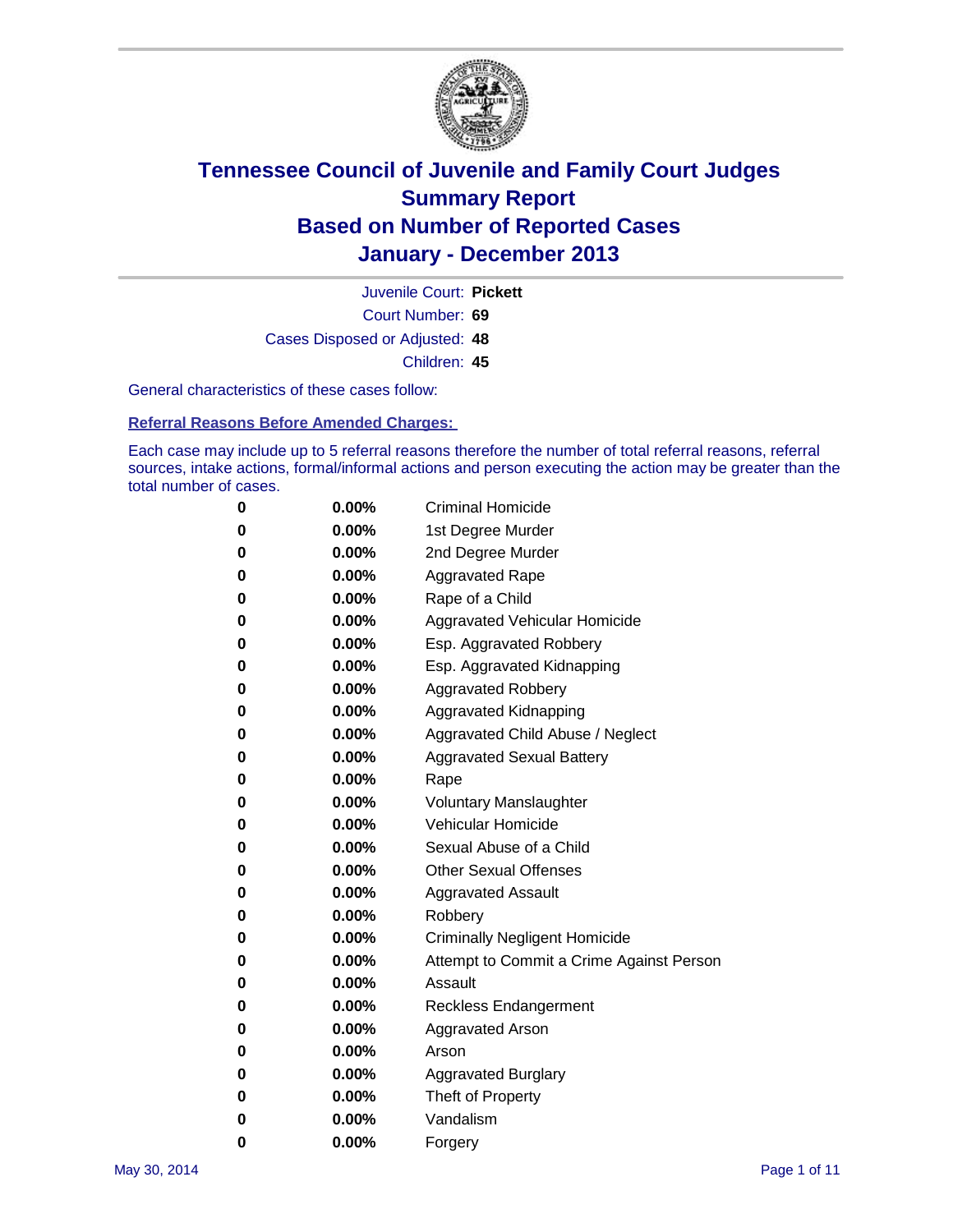

Court Number: **69** Juvenile Court: **Pickett** Cases Disposed or Adjusted: **48**

Children: **45**

#### **Referral Reasons Before Amended Charges:**

Each case may include up to 5 referral reasons therefore the number of total referral reasons, referral sources, intake actions, formal/informal actions and person executing the action may be greater than the total number of cases.

| 0 | 0.00%    | <b>Worthless Checks</b>                                     |
|---|----------|-------------------------------------------------------------|
| 0 | 0.00%    | Illegal Possession / Fraudulent Use of Credit / Debit Cards |
| 0 | 0.00%    | <b>Burglary</b>                                             |
| 0 | 0.00%    | Unauthorized Use of a Vehicle                               |
| 0 | 0.00%    | <b>Cruelty to Animals</b>                                   |
| 0 | 0.00%    | Sale of Controlled Substances                               |
| 0 | 0.00%    | <b>Other Drug Offenses</b>                                  |
| 2 | 4.17%    | Possession of Controlled Substances                         |
| 0 | 0.00%    | <b>Criminal Attempt</b>                                     |
| 0 | 0.00%    | Carrying Weapons on School Property                         |
| 0 | 0.00%    | Unlawful Carrying / Possession of a Weapon                  |
| 0 | 0.00%    | <b>Evading Arrest</b>                                       |
| 0 | 0.00%    | Escape                                                      |
| 0 | 0.00%    | Driving Under Influence (DUI)                               |
| 5 | 10.42%   | Possession / Consumption of Alcohol                         |
| 0 | 0.00%    | Resisting Stop, Frisk, Halt, Arrest or Search               |
| 0 | $0.00\%$ | <b>Aggravated Criminal Trespass</b>                         |
| 0 | 0.00%    | Harassment                                                  |
| 0 | $0.00\%$ | Failure to Appear                                           |
| 0 | 0.00%    | Filing a False Police Report                                |
| 0 | $0.00\%$ | Criminal Impersonation                                      |
| 0 | 0.00%    | <b>Disorderly Conduct</b>                                   |
| 2 | 4.17%    | <b>Criminal Trespass</b>                                    |
| 0 | 0.00%    | <b>Public Intoxication</b>                                  |
| 0 | 0.00%    | Gambling                                                    |
| 5 | 10.42%   | <b>Traffic</b>                                              |
| 0 | 0.00%    | <b>Local Ordinances</b>                                     |
| 0 | 0.00%    | Violation of Wildlife Regulations                           |
| 0 | 0.00%    | Contempt of Court                                           |
| 0 | 0.00%    | Violation of Probation                                      |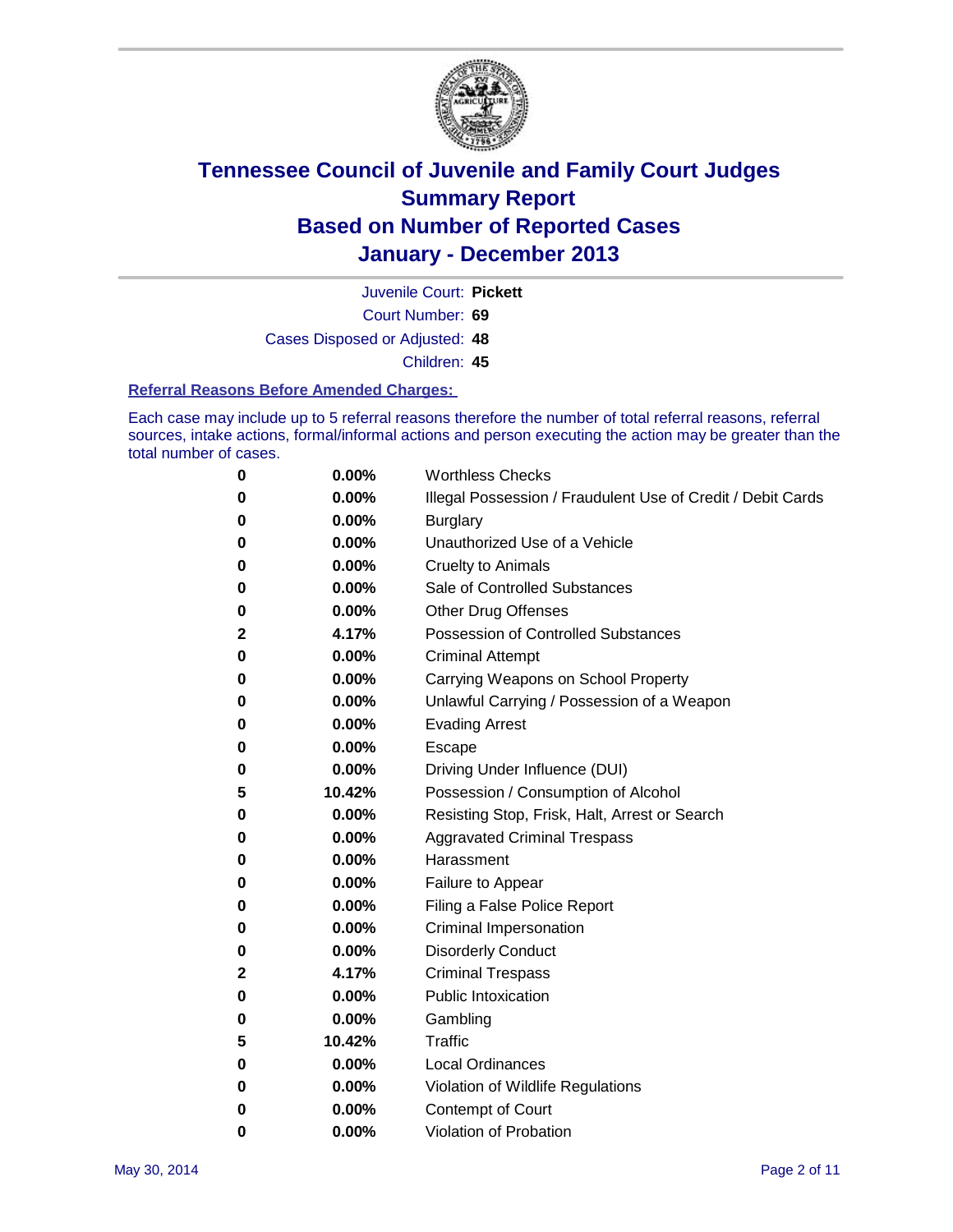

Court Number: **69** Juvenile Court: **Pickett** Cases Disposed or Adjusted: **48** Children: **45**

#### **Referral Reasons Before Amended Charges:**

Each case may include up to 5 referral reasons therefore the number of total referral reasons, referral sources, intake actions, formal/informal actions and person executing the action may be greater than the total number of cases.

| 0           | 0.00%    | Violation of Aftercare                 |
|-------------|----------|----------------------------------------|
| 1           | 2.08%    | Unruly Behavior                        |
| $\mathbf 2$ | 4.17%    | Truancy                                |
| 0           | 0.00%    | In-State Runaway                       |
| 0           | 0.00%    | Out-of-State Runaway                   |
| 16          | 33.33%   | Possession of Tobacco Products         |
| 0           | 0.00%    | Violation of a Valid Court Order       |
| 0           | 0.00%    | Violation of Curfew                    |
| 0           | $0.00\%$ | Sexually Abused Child                  |
| 0           | 0.00%    | <b>Physically Abused Child</b>         |
| 4           | 8.33%    | Dependency / Neglect                   |
| 0           | $0.00\%$ | <b>Termination of Parental Rights</b>  |
| 0           | 0.00%    | <b>Violation of Pretrial Diversion</b> |
| 0           | 0.00%    | Violation of Informal Adjustment       |
| 1           | 2.08%    | <b>Judicial Review</b>                 |
| 0           | 0.00%    | <b>Administrative Review</b>           |
| 0           | 0.00%    | <b>Foster Care Review</b>              |
| 7           | 14.58%   | Custody                                |
| 3           | 6.25%    | Visitation                             |
| 0           | 0.00%    | Paternity / Legitimation               |
| 0           | 0.00%    | Child Support                          |
| 0           | 0.00%    | <b>Request for Medical Treatment</b>   |
| 0           | 0.00%    | <b>Consent to Marry</b>                |
| 0           | $0.00\%$ | Other                                  |
| 48          | 100.00%  | <b>Total Referrals</b>                 |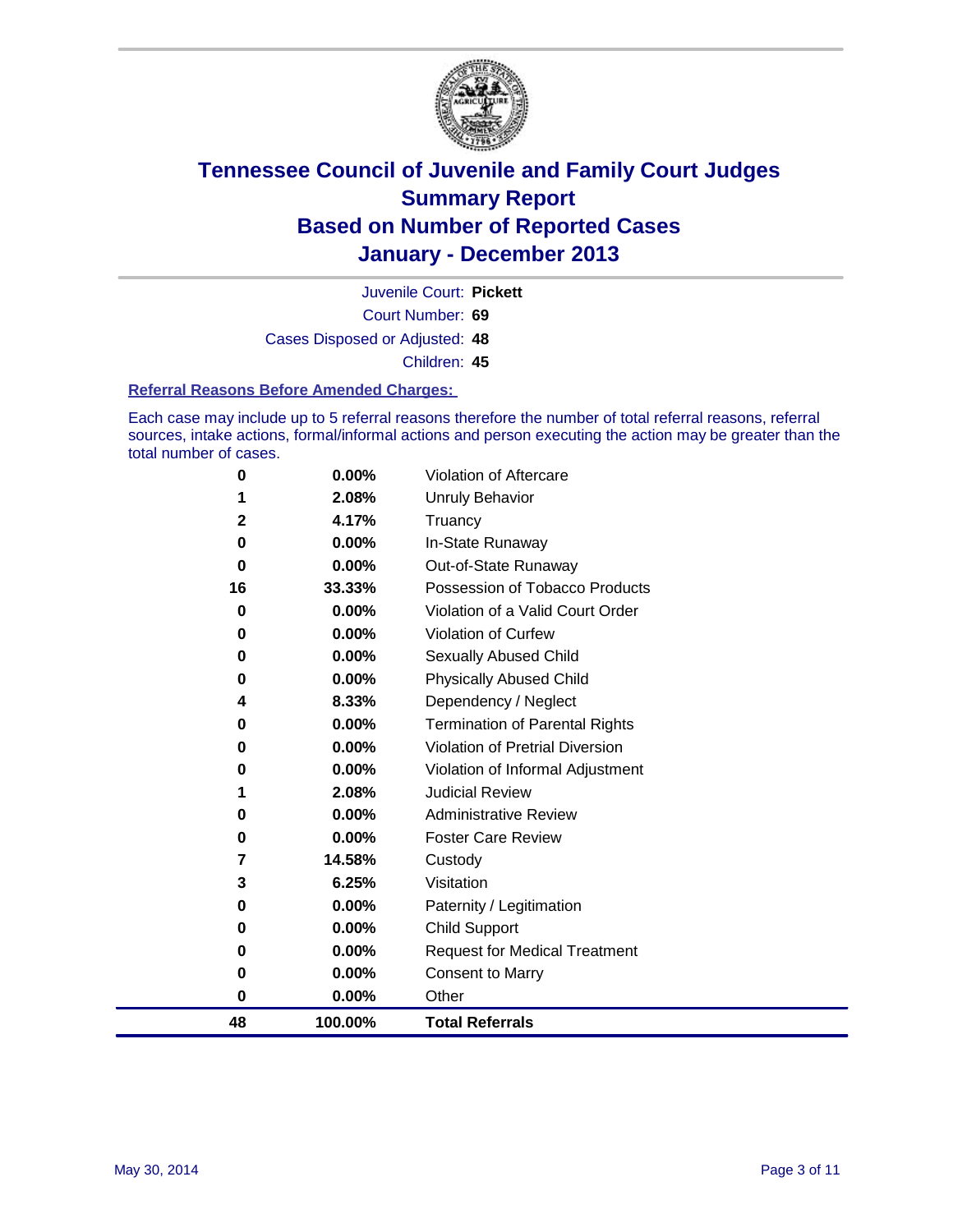

|                            |                                | Juvenile Court: Pickett |  |  |  |  |
|----------------------------|--------------------------------|-------------------------|--|--|--|--|
|                            | Court Number: 69               |                         |  |  |  |  |
|                            | Cases Disposed or Adjusted: 48 |                         |  |  |  |  |
|                            |                                | Children: 45            |  |  |  |  |
| <b>Referral Sources: 1</b> |                                |                         |  |  |  |  |
| 13                         | 27.08%                         | Law Enforcement         |  |  |  |  |
| 6                          | 12.50%                         | Parents                 |  |  |  |  |

| 48       | 100.00%  | <b>Total Referral Sources</b>     |
|----------|----------|-----------------------------------|
| 0        | 0.00%    | Other                             |
| 0        | 0.00%    | Unknown                           |
| 0        | 0.00%    | Hospital                          |
| $\bf{0}$ | 0.00%    | Child & Parent                    |
| 0        | 0.00%    | Victim                            |
| 0        | $0.00\%$ | <b>Other Court</b>                |
| 0        | 0.00%    | Social Agency                     |
| $\bf{0}$ | 0.00%    | <b>Court Staff</b>                |
| $\bf{0}$ | 0.00%    | <b>District Attorney's Office</b> |
| 1        | 2.08%    | <b>Other State Department</b>     |
| 4        | 8.33%    | <b>DCS</b>                        |
| 0        | 0.00%    | <b>CSA</b>                        |
| 19       | 39.58%   | School                            |
| 0        | 0.00%    | Self                              |
| 5        | 10.42%   | <b>Relatives</b>                  |
|          |          |                                   |

### **Age of Child at Referral: 2**

| 0<br>0 | 0.00%<br>0.00% | Ages 19 and Over<br><b>Unknown</b> |  |
|--------|----------------|------------------------------------|--|
|        |                |                                    |  |
|        |                |                                    |  |
| 8      | 17.78%         | Ages 17 through 18                 |  |
| 15     | 33.33%         | Ages 15 through 16                 |  |
| 7      | 15.56%         | Ages 13 through 14                 |  |
| 3      | 6.67%          | Ages 11 through 12                 |  |
| 12     | 26.67%         | Ages 10 and Under                  |  |
|        |                |                                    |  |

<sup>1</sup> If different than number of Referral Reasons (48), verify accuracy of your court's data.

<sup>2</sup> One child could be counted in multiple categories, verify accuracy of your court's data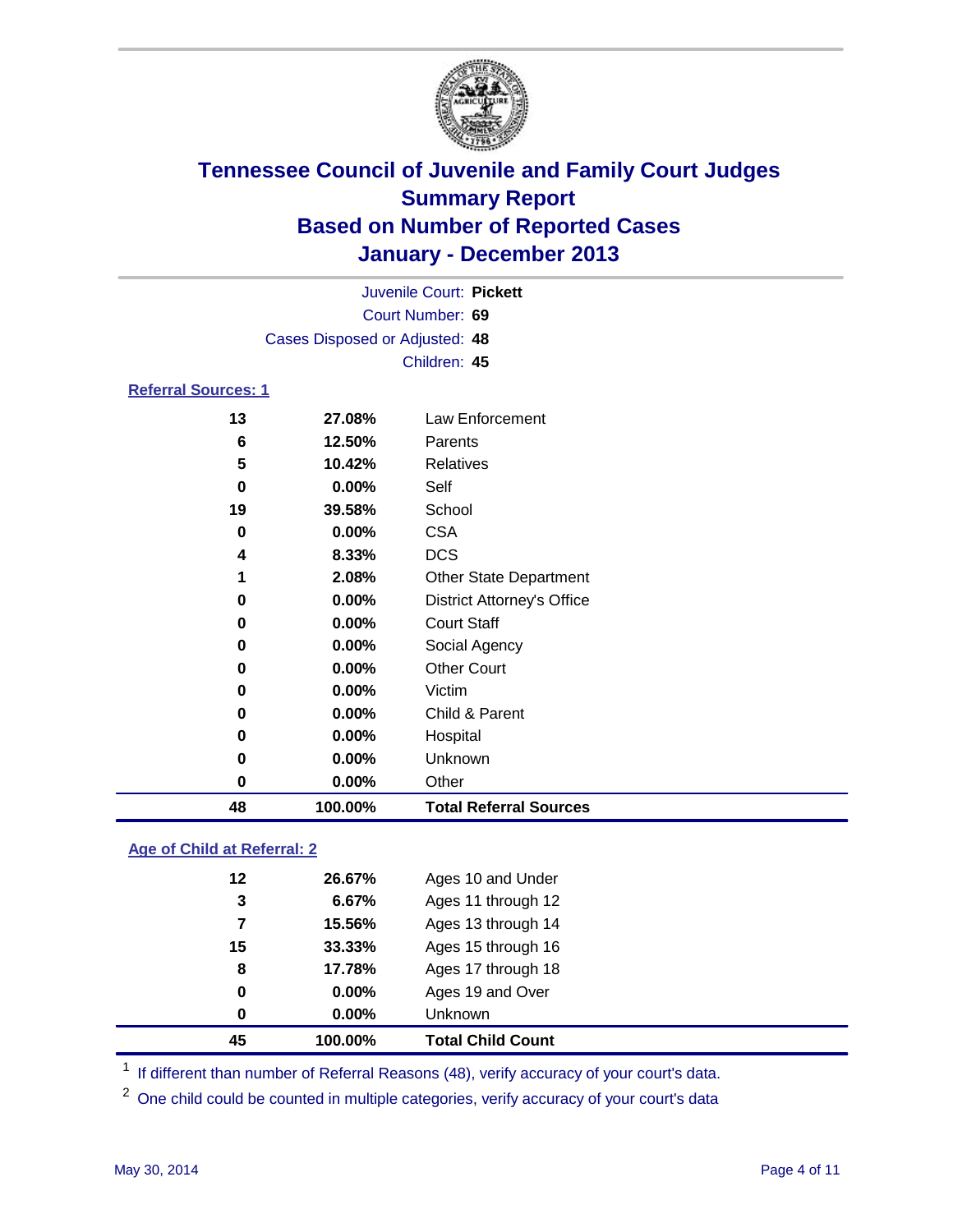

| Juvenile Court: Pickett                 |                                |                          |  |  |  |
|-----------------------------------------|--------------------------------|--------------------------|--|--|--|
|                                         | Court Number: 69               |                          |  |  |  |
|                                         | Cases Disposed or Adjusted: 48 |                          |  |  |  |
| Children: 45                            |                                |                          |  |  |  |
| Sex of Child: 1                         |                                |                          |  |  |  |
| 28                                      | 62.22%                         | Male                     |  |  |  |
| 17                                      | 37.78%                         | Female                   |  |  |  |
| $\mathbf 0$                             | 0.00%                          | Unknown                  |  |  |  |
| 45                                      | 100.00%                        | <b>Total Child Count</b> |  |  |  |
| Race of Child: 1                        |                                |                          |  |  |  |
| 42                                      | 93.33%                         | White                    |  |  |  |
| 1                                       | 2.22%                          | African American         |  |  |  |
| $\bf{0}$                                | 0.00%                          | Native American          |  |  |  |
| 0                                       | 0.00%                          | Asian                    |  |  |  |
| $\mathbf{2}$                            | 4.44%                          | Mixed                    |  |  |  |
| $\bf{0}$                                | 0.00%                          | Unknown                  |  |  |  |
| 45                                      | 100.00%                        | <b>Total Child Count</b> |  |  |  |
| <b>Hispanic Origin: 1</b>               |                                |                          |  |  |  |
| $\mathbf{2}$                            | 4.44%                          | Yes                      |  |  |  |
| 43                                      | 95.56%                         | <b>No</b>                |  |  |  |
| $\pmb{0}$                               | 0.00%                          | Unknown                  |  |  |  |
| 45                                      | 100.00%                        | <b>Total Child Count</b> |  |  |  |
| <b>School Enrollment of Children: 1</b> |                                |                          |  |  |  |
| 37                                      | 82.22%                         | Yes                      |  |  |  |
| 8                                       | 17.78%                         | <b>No</b>                |  |  |  |
| $\bf{0}$                                | 0.00%                          | Unknown                  |  |  |  |
| 45                                      | 100.00%                        | <b>Total Child Count</b> |  |  |  |

One child could be counted in multiple categories, verify accuracy of your court's data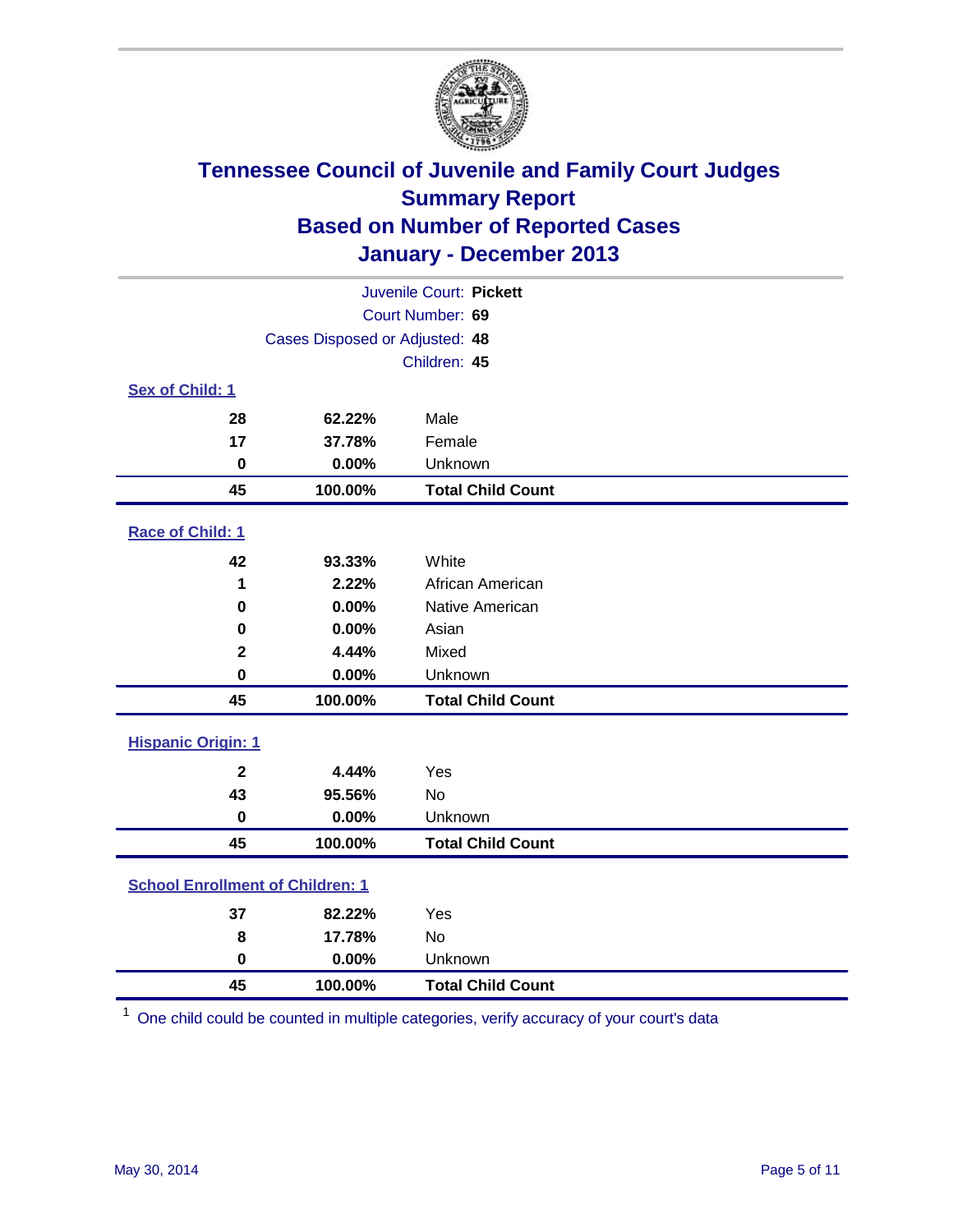

Court Number: **69** Juvenile Court: **Pickett** Cases Disposed or Adjusted: **48** Children: **45**

### **Living Arrangement of Child at Time of Referral: 1**

| 45 | 100.00%  | <b>Total Child Count</b>     |  |
|----|----------|------------------------------|--|
| 0  | $0.00\%$ | Other                        |  |
| 0  | $0.00\%$ | <b>Unknown</b>               |  |
| 0  | $0.00\%$ | Independent                  |  |
| 0  | $0.00\%$ | In an Institution            |  |
| 0  | $0.00\%$ | In a Residential Center      |  |
| 0  | $0.00\%$ | In a Group Home              |  |
| 1  | 2.22%    | With Foster Family           |  |
| 1  | 2.22%    | With Adoptive Parents        |  |
| 11 | 24.44%   | <b>With Relatives</b>        |  |
| 4  | 8.89%    | With Father                  |  |
| 9  | 20.00%   | With Mother                  |  |
| 2  | 4.44%    | With Mother and Stepfather   |  |
| 3  | $6.67\%$ | With Father and Stepmother   |  |
| 14 | 31.11%   | With Both Biological Parents |  |
|    |          |                              |  |

#### **Type of Detention: 2**

| 48 | 100.00%  | <b>Total Detention Count</b> |
|----|----------|------------------------------|
| 0  | 0.00%    | Other                        |
| 47 | 97.92%   | Does Not Apply               |
| 0  | $0.00\%$ | <b>Unknown</b>               |
| 0  | $0.00\%$ | <b>Psychiatric Hospital</b>  |
| 0  | 0.00%    | Jail - No Separation         |
| 0  | 0.00%    | Jail - Partial Separation    |
| 0  | 0.00%    | Jail - Complete Separation   |
| 1  | 2.08%    | Juvenile Detention Facility  |
| 0  | 0.00%    | Non-Secure Placement         |
|    |          |                              |

<sup>1</sup> One child could be counted in multiple categories, verify accuracy of your court's data

If different than number of Cases (48) verify accuracy of your court's data.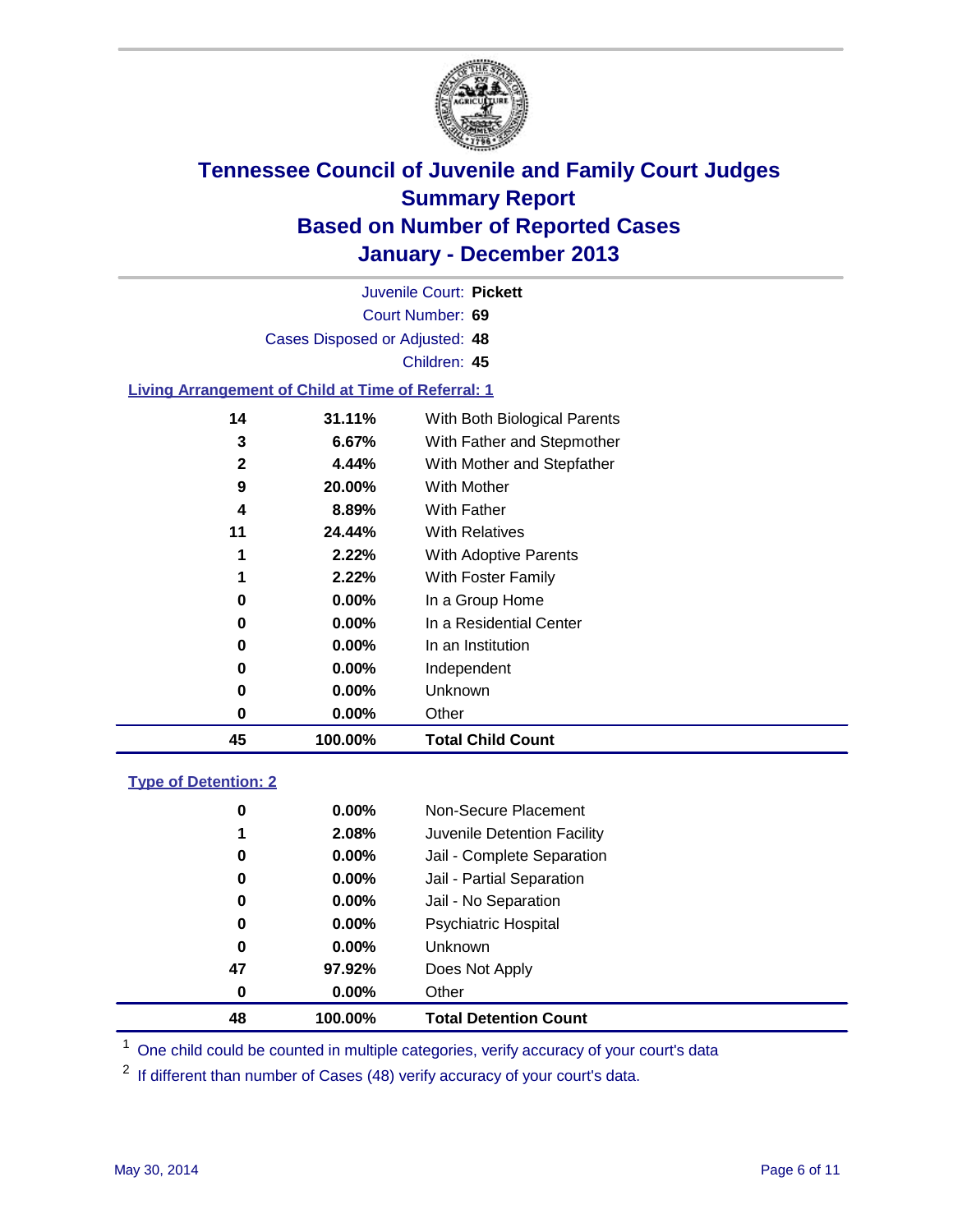

|                                                    | Juvenile Court: Pickett                       |                                     |  |  |  |  |  |
|----------------------------------------------------|-----------------------------------------------|-------------------------------------|--|--|--|--|--|
|                                                    | Court Number: 69                              |                                     |  |  |  |  |  |
|                                                    | Cases Disposed or Adjusted: 48                |                                     |  |  |  |  |  |
|                                                    | Children: 45                                  |                                     |  |  |  |  |  |
| <b>Placement After Secure Detention Hearing: 1</b> |                                               |                                     |  |  |  |  |  |
| 1                                                  | 2.08%<br>Returned to Prior Living Arrangement |                                     |  |  |  |  |  |
| $\bf{0}$                                           | 0.00%<br>Juvenile Detention Facility          |                                     |  |  |  |  |  |
| 0                                                  | 0.00%<br>Jail                                 |                                     |  |  |  |  |  |
| $\bf{0}$                                           | 0.00%<br>Shelter / Group Home                 |                                     |  |  |  |  |  |
| $\bf{0}$                                           | 0.00%                                         | <b>Foster Family Home</b>           |  |  |  |  |  |
| $\bf{0}$                                           | 0.00%                                         | Psychiatric Hospital                |  |  |  |  |  |
| 0                                                  | 0.00%                                         | Unknown                             |  |  |  |  |  |
| 47                                                 | 97.92%<br>Does Not Apply                      |                                     |  |  |  |  |  |
| $\bf{0}$                                           | 0.00%                                         | Other                               |  |  |  |  |  |
|                                                    |                                               |                                     |  |  |  |  |  |
| 48                                                 | 100.00%                                       | <b>Total Placement Count</b>        |  |  |  |  |  |
| <b>Intake Actions: 2</b>                           |                                               |                                     |  |  |  |  |  |
| 26                                                 | 54.17%                                        | <b>Petition Filed</b>               |  |  |  |  |  |
| 15                                                 | 31.25%                                        | <b>Motion Filed</b>                 |  |  |  |  |  |
| $\overline{7}$                                     | 14.58%                                        | <b>Citation Processed</b>           |  |  |  |  |  |
| $\bf{0}$                                           | 0.00%                                         | Notification of Paternity Processed |  |  |  |  |  |
| $\bf{0}$                                           | 0.00%                                         | Scheduling of Judicial Review       |  |  |  |  |  |
| $\bf{0}$                                           | 0.00%                                         | Scheduling of Administrative Review |  |  |  |  |  |
| 0                                                  | 0.00%                                         | Scheduling of Foster Care Review    |  |  |  |  |  |
| 0                                                  | 0.00%                                         | Unknown                             |  |  |  |  |  |
| $\bf{0}$                                           | 0.00%                                         | Does Not Apply                      |  |  |  |  |  |
| $\bf{0}$                                           | 0.00%                                         | Other                               |  |  |  |  |  |

<sup>1</sup> If different than number of Cases (48) verify accuracy of your court's data.

<sup>2</sup> If different than number of Referral Reasons (48), verify accuracy of your court's data.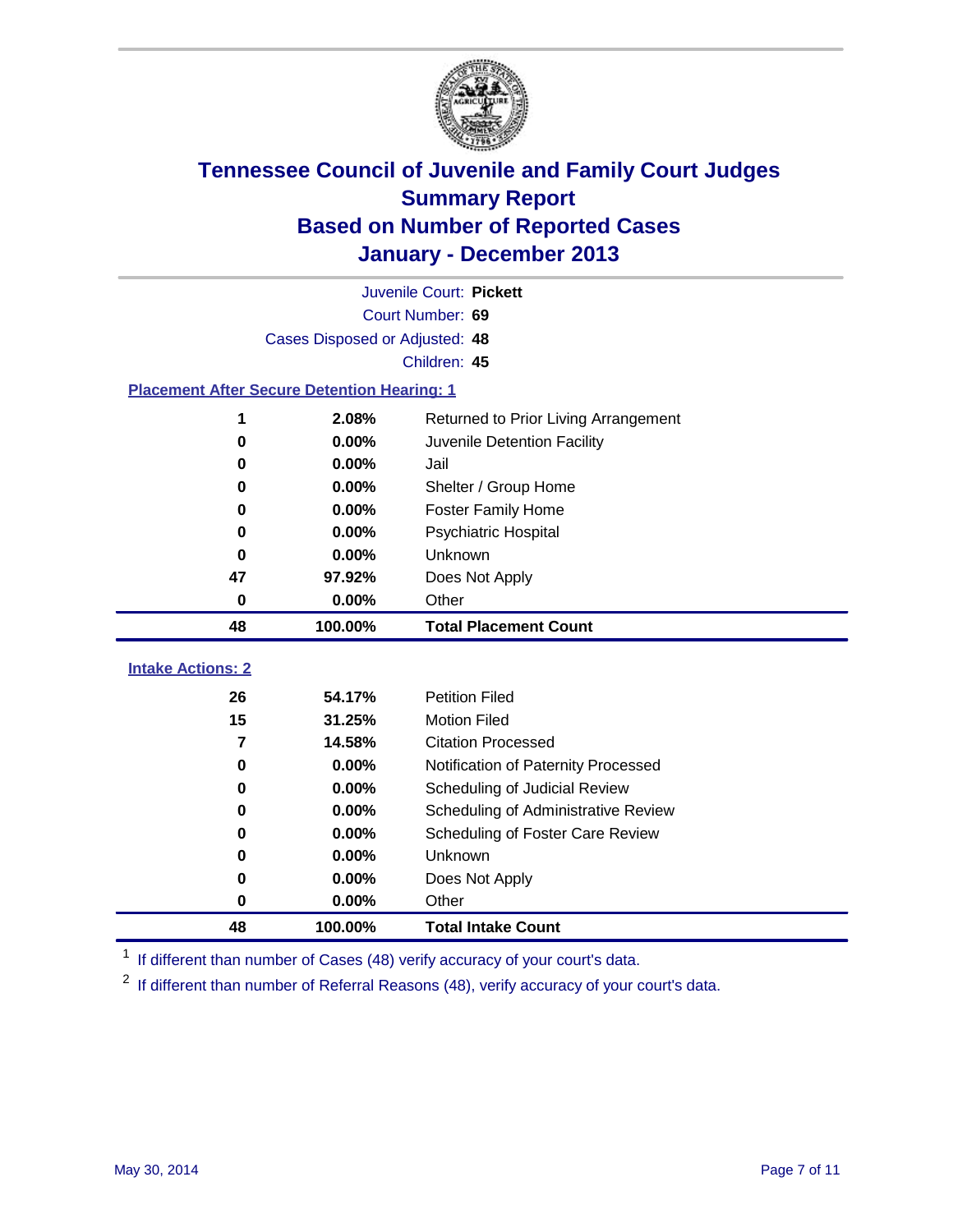

Court Number: **69** Juvenile Court: **Pickett** Cases Disposed or Adjusted: **48** Children: **45**

### **Last Grade Completed by Child: 1**

| 8           | 17.78%  | Too Young for School     |
|-------------|---------|--------------------------|
| 0           | 0.00%   | Preschool                |
| 1           | 2.22%   | Kindergarten             |
| 1           | 2.22%   | 1st Grade                |
| $\mathbf 2$ | 4.44%   | 2nd Grade                |
| 0           | 0.00%   | 3rd Grade                |
| $\pmb{0}$   | 0.00%   | 4th Grade                |
| 1           | 2.22%   | 5th Grade                |
| 7           | 15.56%  | 6th Grade                |
| 1           | 2.22%   | 7th Grade                |
| 3           | 6.67%   | 8th Grade                |
| 5           | 11.11%  | 9th Grade                |
| 10          | 22.22%  | 10th Grade               |
| 6           | 13.33%  | 11th Grade               |
| 0           | 0.00%   | 12th Grade               |
| 0           | 0.00%   | Non-Graded Special Ed    |
| 0           | 0.00%   | <b>GED</b>               |
| 0           | 0.00%   | Graduated                |
| 0           | 0.00%   | Never Attended School    |
| $\pmb{0}$   | 0.00%   | Unknown                  |
| $\pmb{0}$   | 0.00%   | Other                    |
| 45          | 100.00% | <b>Total Child Count</b> |

| <b>Enrolled in Special Education: 1</b> |  |  |
|-----------------------------------------|--|--|
|                                         |  |  |
|                                         |  |  |

| 45 |          | <b>Total Child Count</b>    |
|----|----------|-----------------------------|
| 0  | $0.00\%$ | Unknown                     |
| 40 |          | No                          |
| 5  |          | Yes                         |
|    |          | 11.11%<br>88.89%<br>100.00% |

One child could be counted in multiple categories, verify accuracy of your court's data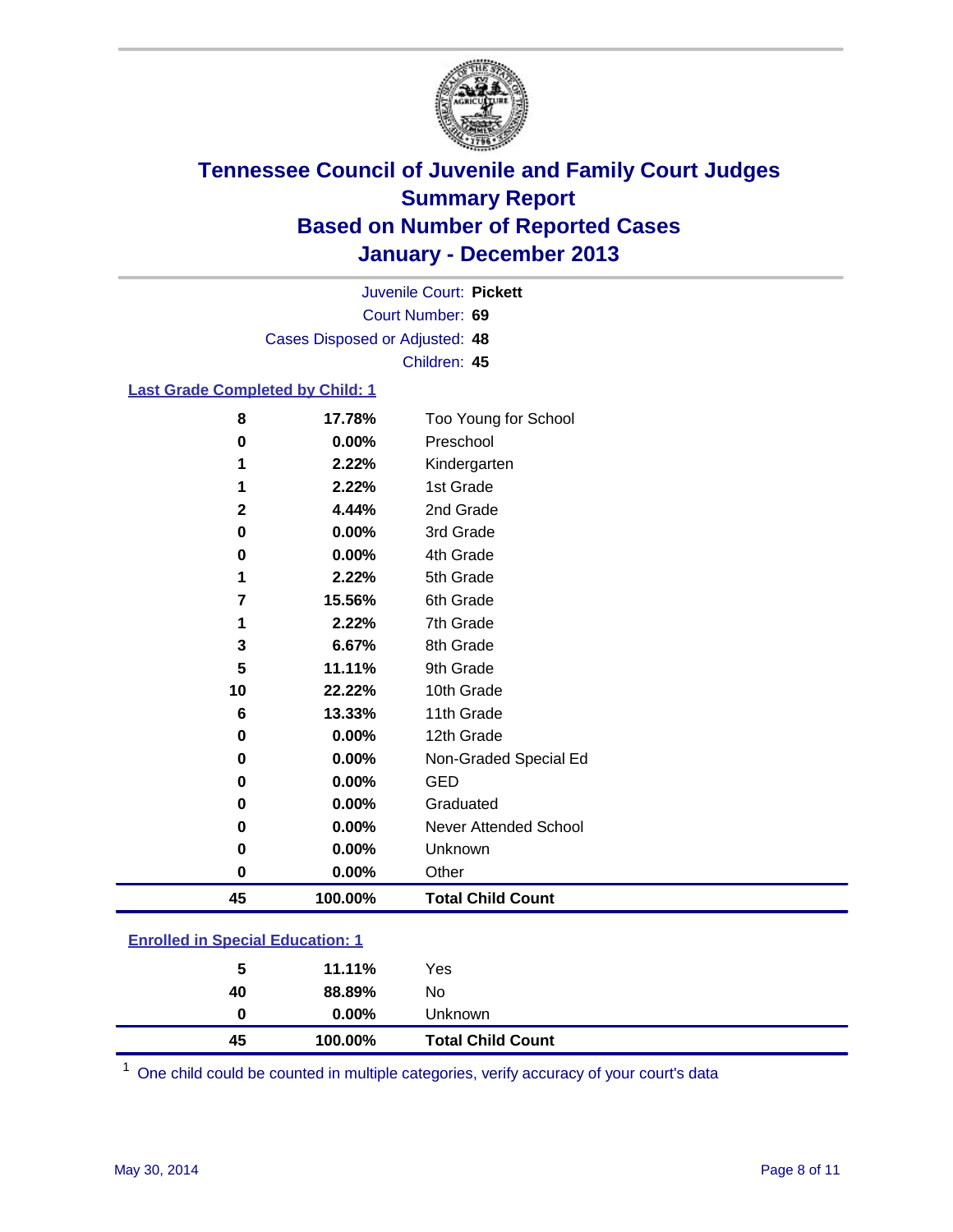

|                              |                                | Juvenile Court: Pickett   |
|------------------------------|--------------------------------|---------------------------|
|                              |                                | Court Number: 69          |
|                              | Cases Disposed or Adjusted: 48 |                           |
|                              |                                | Children: 45              |
| <b>Action Executed By: 1</b> |                                |                           |
| 48                           | 100.00%                        | Judge                     |
| 0                            | $0.00\%$                       | Magistrate                |
| 0                            | $0.00\%$                       | <b>YSO</b>                |
| 0                            | $0.00\%$                       | Other                     |
| 0                            | $0.00\%$                       | Unknown                   |
| 48                           | 100.00%                        | <b>Total Action Count</b> |

### **Formal / Informal Actions: 1**

| 17           | 35.42%   | Dismissed                                        |
|--------------|----------|--------------------------------------------------|
| 1            | 2.08%    | Retired / Nolle Prosequi                         |
| 1            | 2.08%    | <b>Complaint Substantiated Delinquent</b>        |
| 12           | 25.00%   | <b>Complaint Substantiated Status Offender</b>   |
| 3            | 6.25%    | <b>Complaint Substantiated Dependent/Neglect</b> |
| 0            | $0.00\%$ | <b>Complaint Substantiated Abused</b>            |
| 0            | $0.00\%$ | <b>Complaint Substantiated Mentally III</b>      |
| 2            | 4.17%    | Informal Adjustment                              |
| $\mathbf{2}$ | 4.17%    | <b>Pretrial Diversion</b>                        |
| 0            | $0.00\%$ | <b>Transfer to Adult Court Hearing</b>           |
| 0            | $0.00\%$ | Charges Cleared by Transfer to Adult Court       |
| 9            | 18.75%   | Special Proceeding                               |
|              | 2.08%    | <b>Review Concluded</b>                          |
| 0            | $0.00\%$ | Case Held Open                                   |
| 0            | $0.00\%$ | Other                                            |
| 0            | $0.00\%$ | Unknown                                          |
| 48           | 100.00%  | <b>Total Action Count</b>                        |

<sup>1</sup> If different than number of Referral Reasons (48), verify accuracy of your court's data.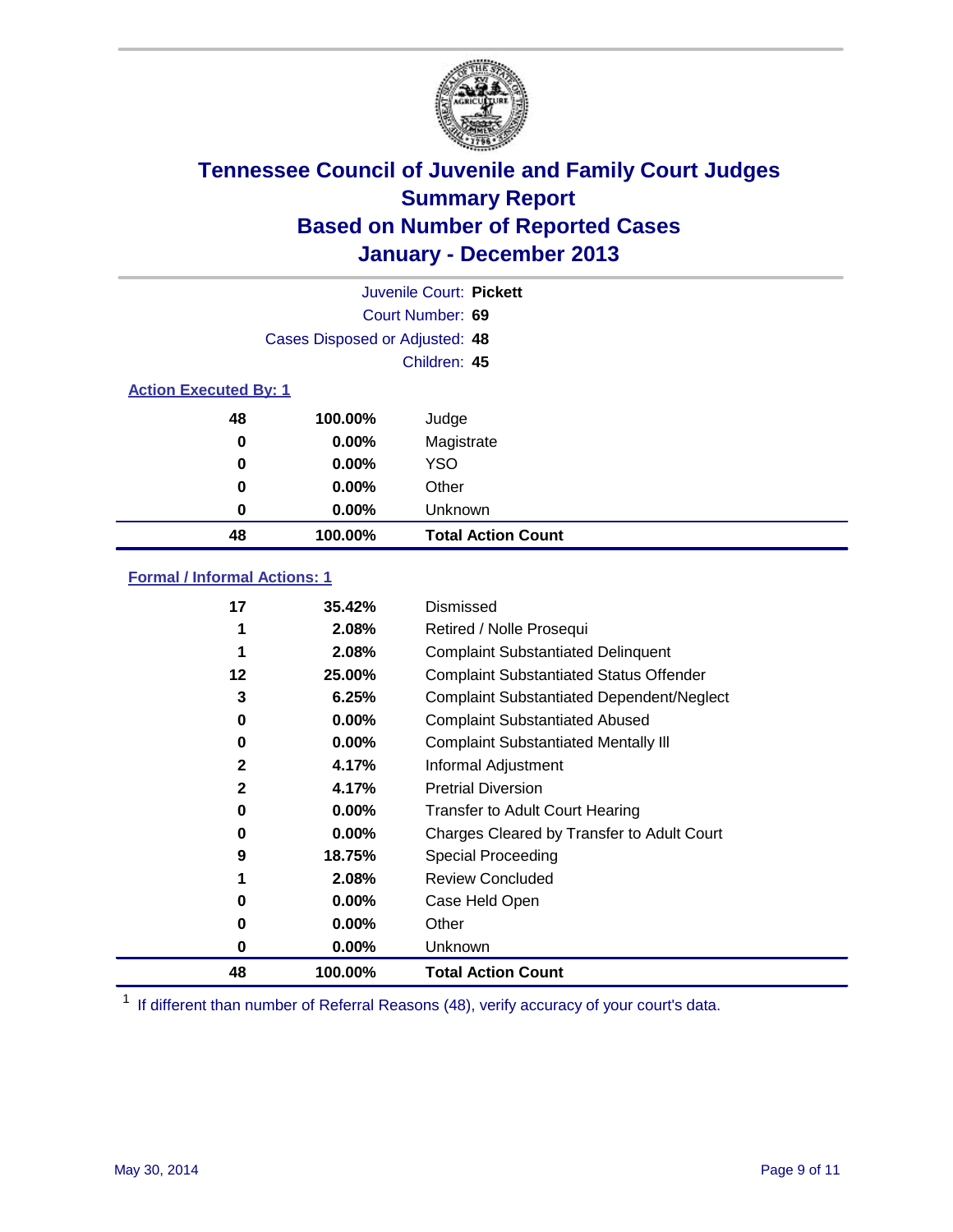

|                       |                                | Juvenile Court: Pickett                               |
|-----------------------|--------------------------------|-------------------------------------------------------|
|                       |                                | Court Number: 69                                      |
|                       | Cases Disposed or Adjusted: 48 |                                                       |
|                       |                                | Children: 45                                          |
| <b>Case Outcomes:</b> |                                | There can be multiple outcomes for one child or case. |
| 18                    | 32.73%                         | <b>Case Dismissed</b>                                 |
| 0                     | 0.00%                          | Case Retired or Nolle Prosequi                        |
| 2                     | 3.64%                          | Warned / Counseled                                    |
| 0                     | 0.00%                          | Held Open For Review                                  |
| 0                     | 0.00%                          | Supervision / Probation to Juvenile Court             |
| 0                     | 0.00%                          | <b>Probation to Parents</b>                           |
| 0                     | 0.00%                          | Referral to Another Entity for Supervision / Service  |
| 1                     | 1.82%                          | Referred for Mental Health Counseling                 |
| 0                     | 0.00%                          | Referred for Alcohol and Drug Counseling              |
| 0                     | 0.00%                          | <b>Referred to Alternative School</b>                 |
| 0                     | 0.00%                          | Referred to Private Child Agency                      |
| 0                     | 0.00%                          | Referred to Defensive Driving School                  |
| 0                     | 0.00%                          | Referred to Alcohol Safety School                     |
| 0                     | 0.00%                          | Referred to Juvenile Court Education-Based Program    |
| 1                     | 1.82%                          | Driver's License Held Informally                      |
| 0                     | 0.00%                          | <b>Voluntary Placement with DMHMR</b>                 |
| 0                     | 0.00%                          | <b>Private Mental Health Placement</b>                |
| 0                     | 0.00%                          | <b>Private MR Placement</b>                           |
| 0                     | 0.00%                          | Placement with City/County Agency/Facility            |
| 0                     | 0.00%                          | Placement with Relative / Other Individual            |
| 0                     | 0.00%                          | Fine                                                  |
| 11                    | 20.00%                         | <b>Public Service</b>                                 |
| 0                     | 0.00%                          | Restitution                                           |
| 0                     | 0.00%                          | <b>Runaway Returned</b>                               |
| 0                     | 0.00%                          | No Contact Order                                      |
| 0                     | 0.00%                          | Injunction Other than No Contact Order                |
| 0                     | 0.00%                          | <b>House Arrest</b>                                   |
| 0                     | 0.00%                          | <b>Court Defined Curfew</b>                           |
| 0                     | 0.00%                          | Dismissed from Informal Adjustment                    |
| 0                     | 0.00%                          | <b>Dismissed from Pretrial Diversion</b>              |
| 0                     | 0.00%                          | Released from Probation                               |
| 0                     | 0.00%                          | <b>Transferred to Adult Court</b>                     |
| 0                     | 0.00%                          | <b>DMHMR Involuntary Commitment</b>                   |